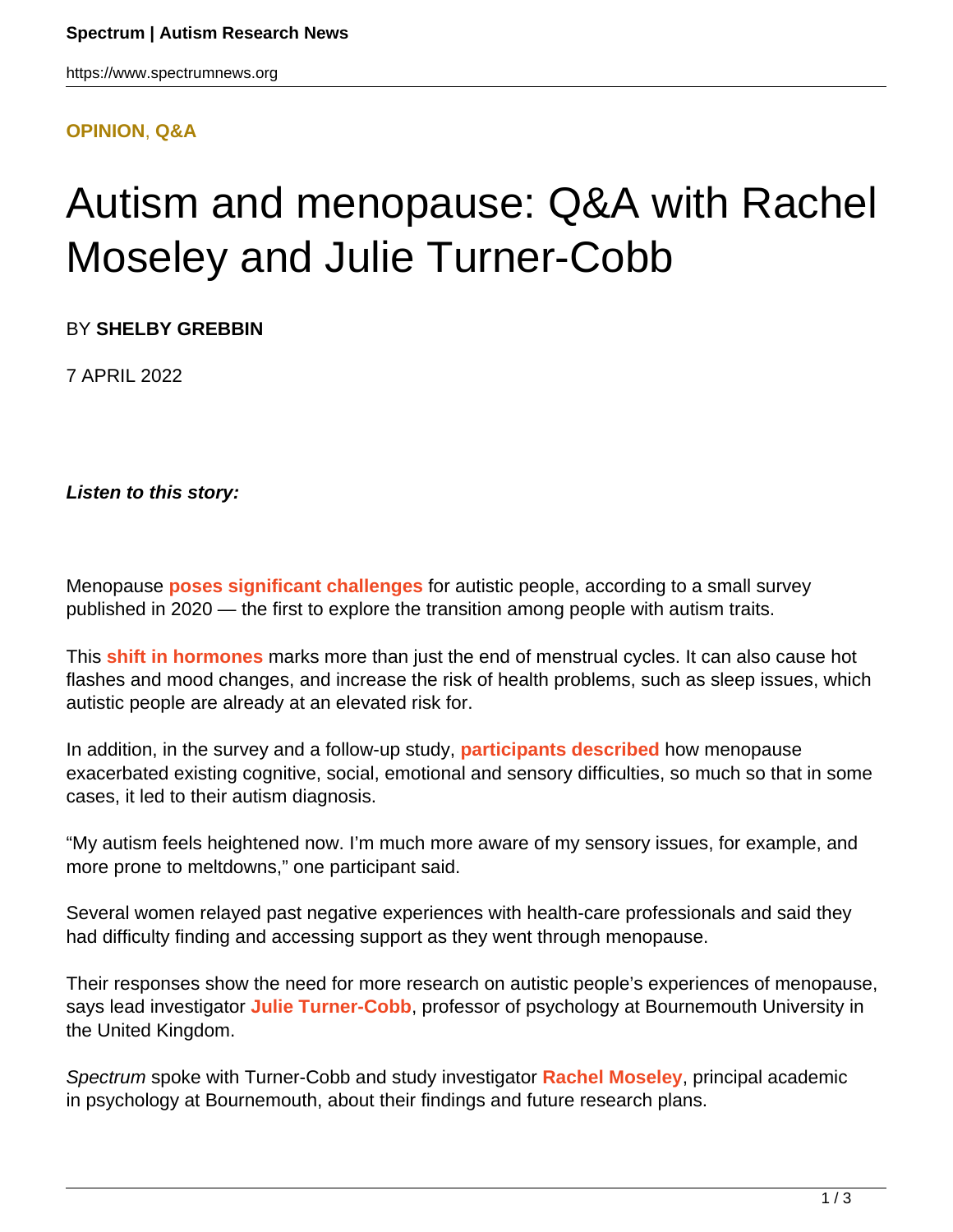This interview has been edited for length and clarity.

## **Spectrum: How did this project come about?**

**Rachel Moseley:** Some of our previous studies had highlighted that there was a feeling that a lot of people were struggling with not having all the information that they might need to navigate menopause and with not having the necessary support. And there were several barriers to accessing that support.

## **S: What were some of those barriers?**

**RM:** Communication with health-care professionals was one of them. In part, there was difficulty in really explaining to health-care professionals how difficult things were, how bad participants were finding it. So they would sometimes be struggling to find the words to express, "What am I experiencing?" Because they weren't showing in obvious ways that neurotypical people express so maybe not crying — they wouldn't necessarily be recognized as struggling.

Lack of knowledge and awareness was also a barrier. People were finding that menopause wasn't often talked about, but when it was talked about, it wasn't necessarily in a format they recognized from their experience because, of course, theirs was a neurodiverse experience.

**Julie Turner-Cobb:** Women were finding that they didn't have the emotional vocabulary to explain it, particularly to health-care professionals. Previously, they may have learned how to cope or how to mask things, and suddenly they felt that they weren't able to cope any longer. And those skills that they'd had before, that they had perhaps honed over several years, just weren't working for them anymore, because of the changes they were experiencing during menopause. For some women, it meant that that was when they were diagnosed with autism.

"Autistic people are not being served so far as their menopause needs are concerned." Rachel Moseley

## **S: How did diagnosis status affect participants' experiences of menopause?**

**RM:** In our previous studies, a lot of our participants were not diagnosed when they entered menopause. For quite a few of our participants, it seemed that when they did get to that place of self-awareness of recognizing that diagnosis, it helped them to move to a more self-compassionate place. Many people had very negative framings of themselves. So having a framework to hang their experience on was helpful. One person also said that when they were struggling with the impact of menopausal symptoms, they were particularly struggling with hot flashes, and they were saying that if they had known they were autistic, they would have understood more about why it was so hard.